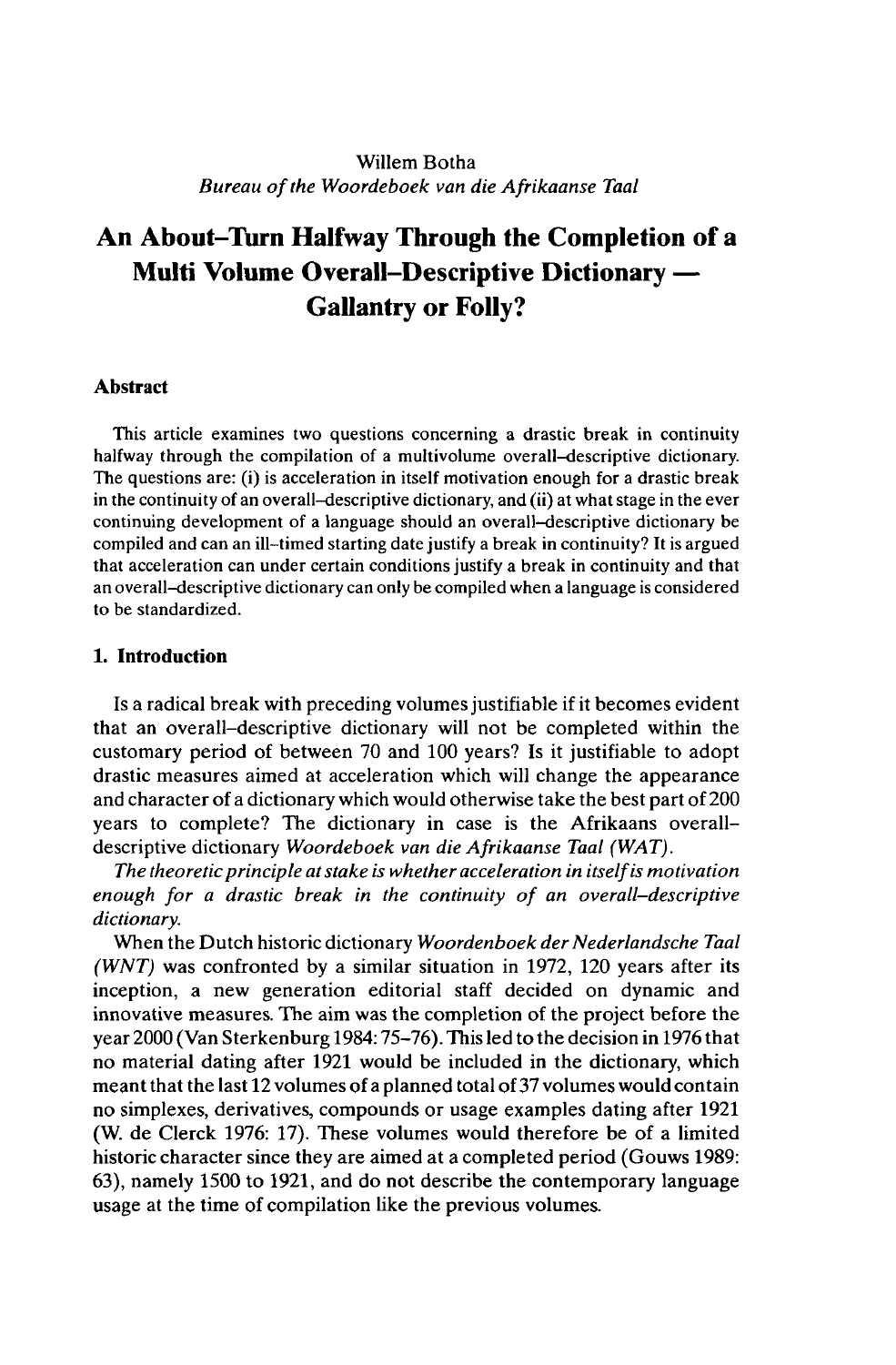After the implementation of the 1921 caesura and other accelerating measures like the enlargement of the editorial staff, production increased in spectacular fashion (Van Sterkenburg 1984: 77) and presently the *WNT* is heading straight towards the year 1998 as the date of completion (Moerdijk 1992). Two supplementary volumes will update the dictionary to 1976 on a macrostructural level regarding lexical items not included as a result of for example the 1921 caesura (Van Sterkenburg 1992: 150-152; 1993). These volumes will also to a great extent solve the problem of references which could not be honoured in volumes published after the implementation of the 1921 caesura.

A second principle at stake is at what stage in the ever continuing development of a language an overall-descriptive dictionary should be compiled.

Gouws and Ponelis (1992), in support of Gallardo (1980:16), argue that one of the most important prerequisites for the compilation of a comprehensive or overall-descriptive dictionary is an established standard language with fixed norms. Gallardo maintains that bilingual dictionaries are instruments of ongoing language standardization, whereas monolingual dictionaries come into existence only after completion of the standardization process.

According to Gouws and Ponelis this implies that the lexicographical process in any given language first has to produce a bilingual and a standard dictionary before a comprehensive dictionary can be obtained. Contrary to Gallardo's point of view they are of the opinion that the compilation of monolingual dictionaries is not precluded if a language is still in the process of standardization. Standard dictionaries can be either bilingual or monolingual and both have an assignment in the standardization process of a given language.

According to Zgusta (1971: 210) both standard-descriptive dictionaries and overall-descriptive dictionaries are usually compiled only when the respective language has a written literature.

## **2. Woordeboek van die Afrikaanse Taal**

#### **2.1 1926-1945: a standard descriptive dictionary in preparation**

When the *Woordeboek van die Afrikaanse Taal (WAT)* was established in 1926 the idea wasthat Prof. J.J. Smith would compile a dictionary comparable with the Dutch *Van Dale,* a standard descriptive dictionary, which was to be completed within three years. At that stage Afrikaans literature was restricted and the linguistic description of Afrikaans still in a preliminary phase. Judging by the dicta of Gallardo and Zgusta the *WAT* was typologically aiming at the wrong target. According to Gouws and Ponelis the idea to compile an Afrikaans standard descriptive dictionary was in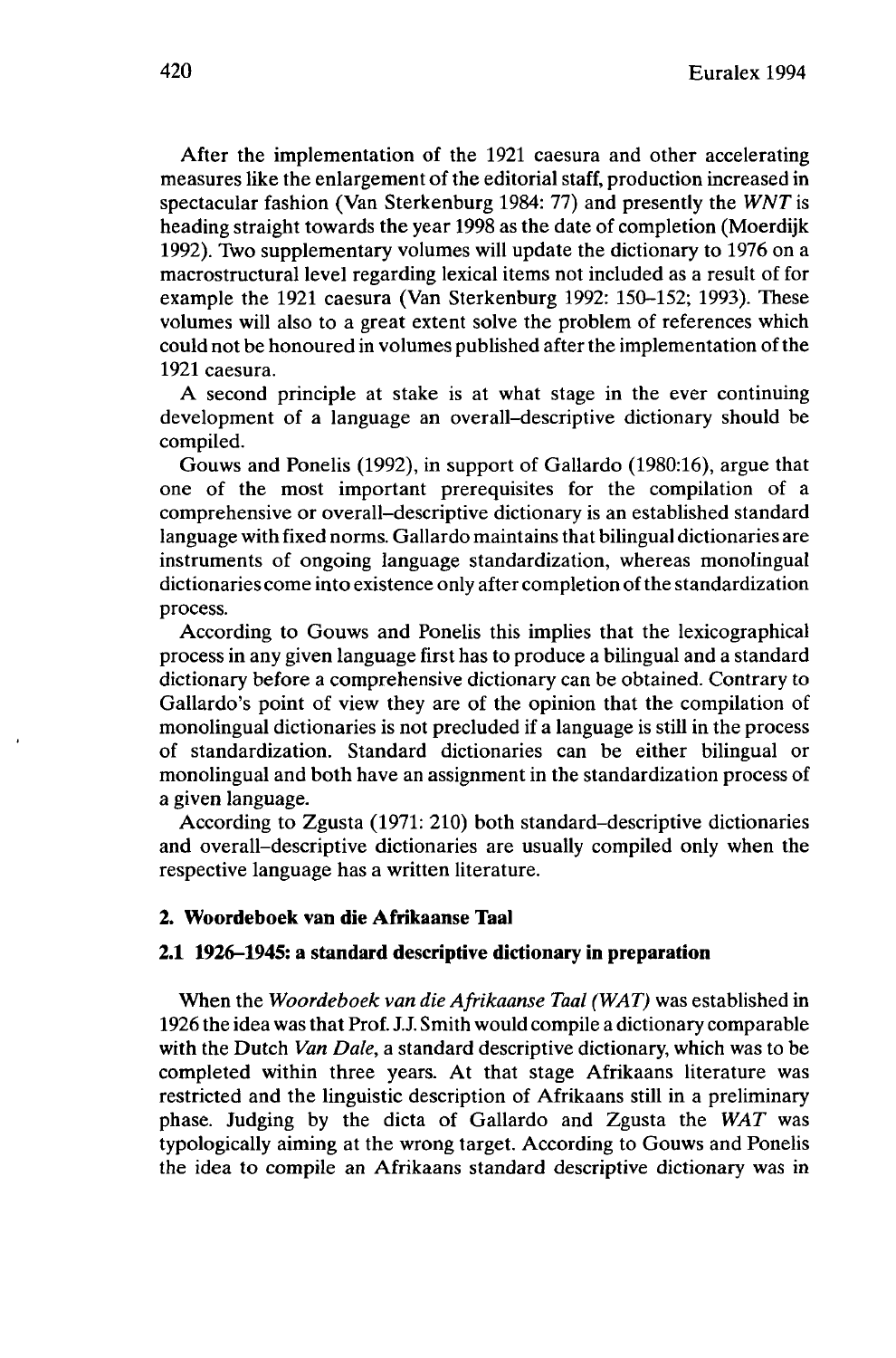accordance with the general parallel between language development and dictionary typology.

When Smith retired in 1945 after 19 years of lexicographical labour not a single volume had been published. However, manuscript ranging from a preliminary to a revised state had been prepared up to the letter M in the style of a standard dictionary *(WAT*archives).

There are various answers to the question why nothing had been published in nineteen years. *TheAfrikaanslanguage had not been standardized by 1926.* No extensive recording of the Afrikaans language had been undertaken and there was only a very limited literature which could be excerpted. No comprehensive study of the Afrikaans grammar had been undertaken and many spelling issues still had to be solved while there was an almost complete lack of technical terms. The contradicting advice from leading linguists added to the general uncertainty surrounding the project. In one instance completed manuscript of the word *hand* was presented to two linguists for judgement. Prof. Kempen was of the opinion that it was a brilliant piece of work and had special appreciation for the treatment of idiomatic expressions in the article. Prof. Boshoff, however, was convinced that the article of *hand* was an excellent example of how it should not be done. He was especially dissatisfied with the treatment of the idiomatic expressions in the article (Gericke 1991: 72-75).

Two other impeding factors were the complete lack of existing etymological research, on which much time was spent, and contradicting opinions on the inclusion of Dutch words. Some critics were convinced that the data base of Smith wastoo Dutch orientated whilst others propagated the inclusion of more Dutch words.

In the meantime there had also been a considerable amount of other lexicographical activity in Afrikaans and two Afrikaans-English bilingual dictionaries were published in 1926 and 1931 and a descriptive desk dictionary, *VerklärendeAfrikaanse Woordeboek,* in 1936. These first editions were speedily followed by several revised and greatly improved editions.

## **2.2 1950-1989: an overall-descriptive dictionary excites and disappoints**

When the first volume of the *WAT* (A–C) was published in 1950 it was not a dictionary in the tradition of a *Van Dale* or *Shorter O.E.D.* as had always been expected. It had the character of a comprehensive overall-descriptive dictionary and was well received by academics, writers and users in general (Gericke 1991:95-96). The letters A and C were edited de novo whilst B was a revised version of the Smith manuscript. It can therefore be argued that 1950 marked the real beginning of the *WAT.*

The dictionary typology used by Gouws and Ponelis is confusing. They describe the first Afrikaans desk dictionary published in 1936 as a standard dictionary and apply the same term to *Van Dale* and the *Shorter Oxford.* To a certain extent this jeopardizes their argument that the *WAT* was a radical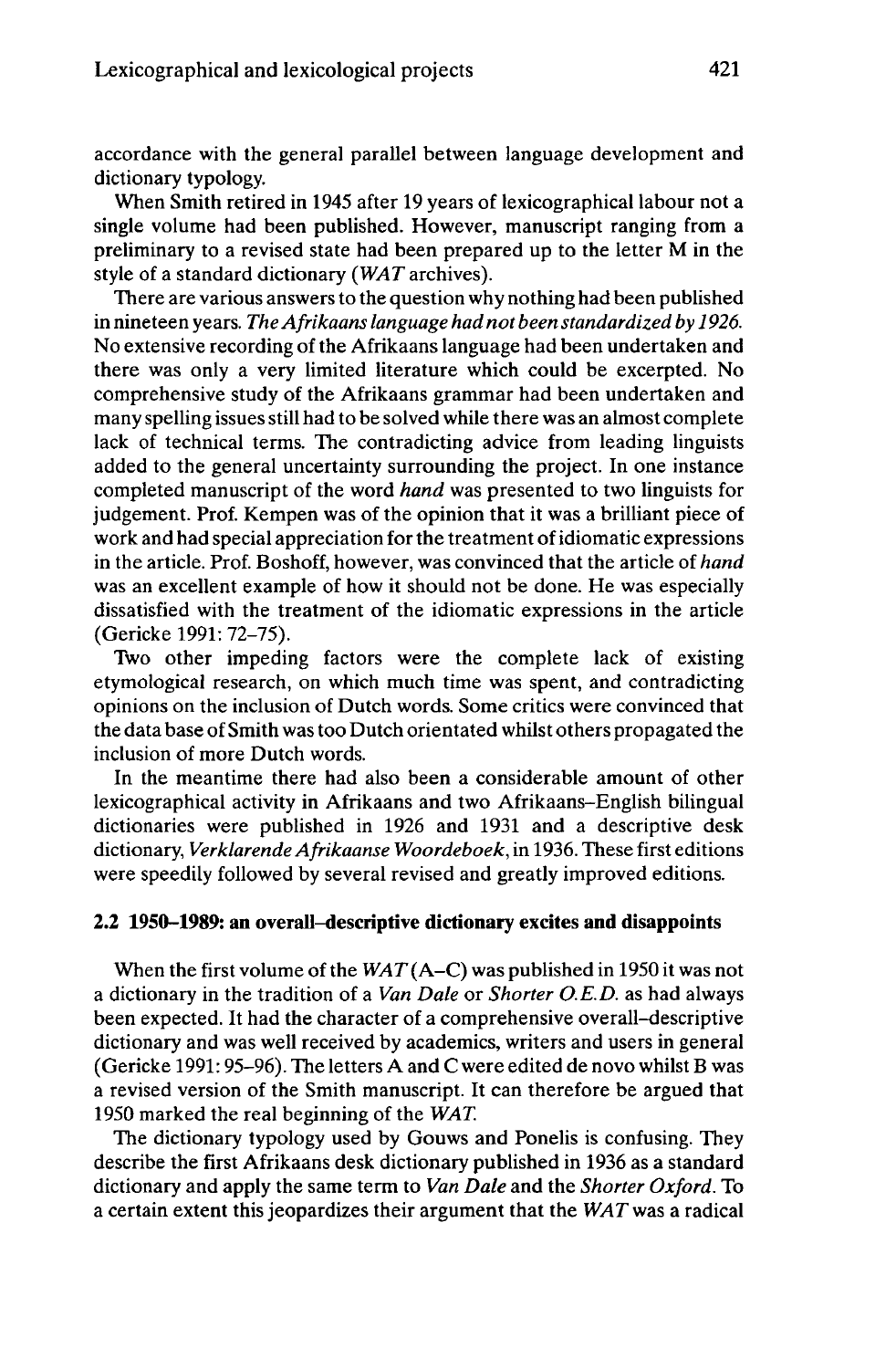deviation from the normal lexicographic pattern that an overall-descriptive dictionary should be preceded by a standard dictionary as the first *WAT* volume was only published in 1950.

To compensate for the lack of Afrikaans technical terms, Dutch terms were included in the first volume of the *WAT* (Schoonees 1950: introduction). Following the advice of leading linguists, other Dutch words were also included on the grounds that they could be needed in Afrikaans in the future (Gericke 1991: 75) although they were not part of the Afrikaans vocabulary at the time of compilation. None of these words really became part of the Afrikaans lexicon as Afrikaans and Dutch continued to move further away from each other. No etymologies were given but the language of origin was given in the case of loan-words.

Thus, by the time the first volume of the overall-descriptive *WAT*(A-C) appeared in 1950, no standard descriptive Afrikaans dictionary had been published. By 1950 Afrikaans had a well-established written literature and compilers of dictionaries could benefit from a greatly but not completely standardized language.

Volumes II to IV (D to I) were also enthusiastically received but from volume V to VIII the criticism was mainly aimed at the slow alphabetic progress, the encyclopedic treatment of lemmas and the strong accent on technical terms (Combrink 1979, Gouws 1985, Swanepoel 1989).

# **2.3 1989-1994: drastic measures cause drastic acceleration**

The fact that the completion of the letter K took almost 30 years gave rise to predictions that it would take more than 200 years to complete the *WAT,* which would then to a large extent not be a true reflection of the Afrikaans language. In May 1989, two years before the publication of volume VIII which marked the completion of K, the Board of Control of the *WAT* made several far-reaching proposals. The most drastic of these proposals was that the work on the *WAT* should be stopped for a period of ten years during which time a *standard Afrikaans dictionary* would be compiled by the editorial staff. Once again the *Shorter Oxford Dictionary* and *Van Dale* were mentioned as the type of dictionary that was envisaged.

Other important proposals were that *strategic planning* be undertaken by the Bureau of the *WAT,* that the *computerization* of its activities which was started in 1987 should be expanded to its fullest extent, and that Afrikaans *linguists* should be involved in pursuit of optimally user-friendly future volumes of the *WAT* (De Vries 1989).

In its response the editorial staff pointed out that it took 30 years to produce the *Shorter Oxford* using the completed *O.E.D.* as source and that the revision of the 10th edition of *Van Dale* took eight years. Therefore 10 years were viewed as unrealistic for the compilation of a standard dictionary and the fifteen or more years required was seen as too long an interruption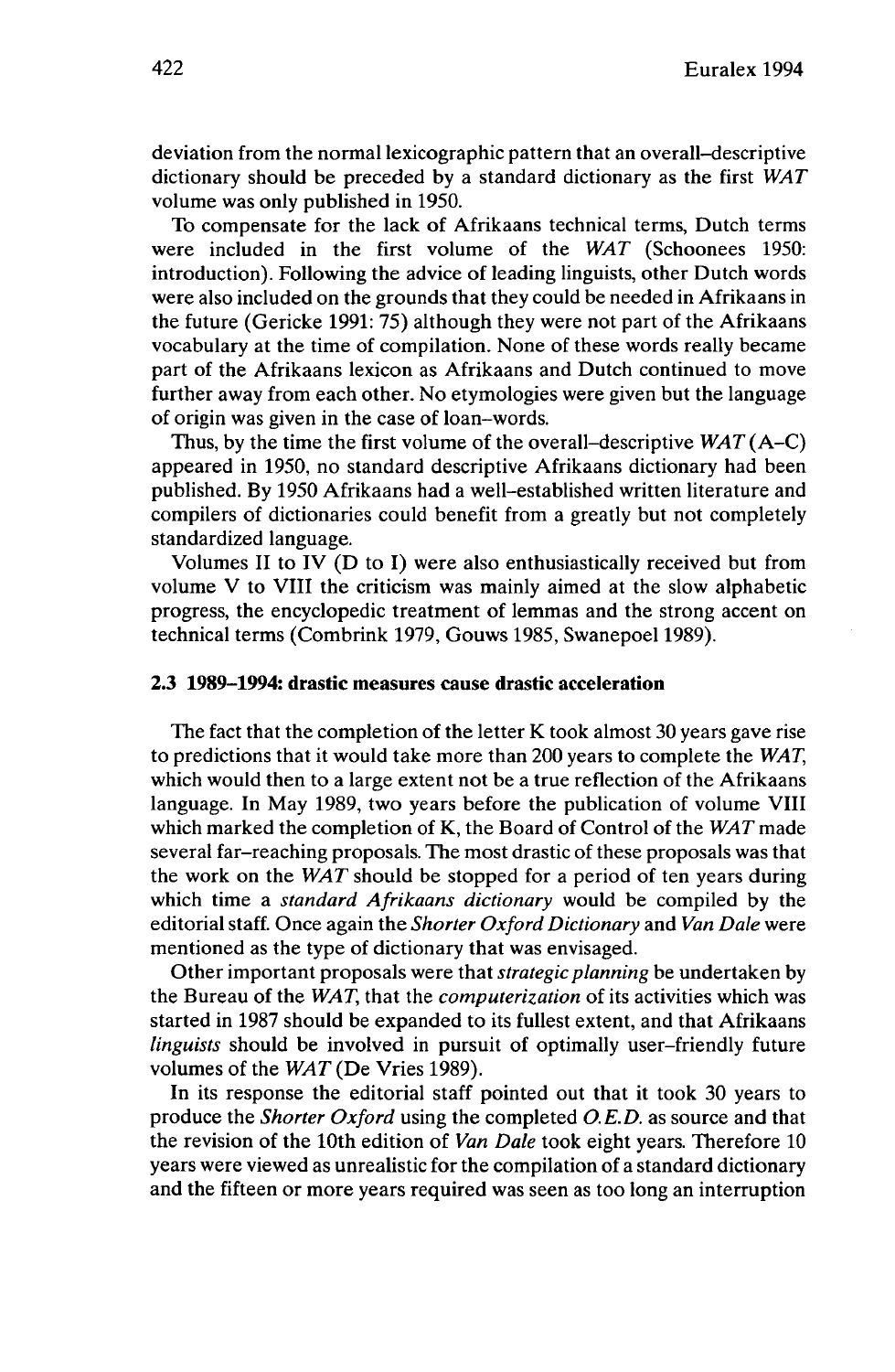of the work on the *WAT.* The other proposals put forward were however accepted.

In a first step to accelerate the production of the *WAT*strategic planning was undertaken. The whole editorial staff was involved and a mission was defined, aims and goals were formulated, action plans were worked out and target dates were set. Ten focus areas of the Bureau were identified, namely the editorial process, data collection, marketing, public language service, research, personnel, finance, editorial support, planning and management, and layout and printing. By November 1989 the strategic planning of the *WAT* was completed (Bureau of the *WAT* 1989).

It was evident that a drastic revision of the editorial process was essential to rid the dictionary of all lexicographical practices which had become outdated and to reflect the state of the art of linguistics as far as it is practically possible. A 'new' Afrikaans overall-descriptive dictionary was about to be born.

The design of the 'new' *WAT* was done in close co-operation with nine leading South African linguists who are all involved in a variety of lexicographic projects and mostly also lecture in lexicography. The co-operation culminated in two working sessions held in an island situation at Stellenbosch. In the first session of three days articles from the most recent volume were analysed to the bone and the subjects of discussion ranged from something as concrete as typography to the style of definitions.

In the next two years a new editorial manual was developed which covered all aspects oflexicography and according to which new manuscript was being prepared. The suggestions of the linguists were tested and as many as were practically possible were included in the manual.

After two years a second working session was held with the nine co-operating linguists during which manuscript written according to the new manual was evaluated and after which certain adjustments were made.

The most important aspects of the break in continuity in the dictionary are the following: a new but better organized field structure of articles of which some changes were necessitated by the in-house developed computer programme for on-screen entry into the dictionary; modern and userfriendly typography; a newly formulated system of labelling; fonetic transcription of all lemmas; shorter, less encyclopedic definitions; fewer technical terms; less, but better chosen usage material; a more broad-minded approach regarding the inclusion of English loan words and examples of language variation; and most important of all, a drastic break from the average number of years taken to produce a volume. The first volume of the 'new' *WAT,* which covers the letter L, took 2 years to complete (published March 1994) as opposed to the average of 7 years of the three preceding volumes.

Another important break with the past, from the side of the editors, is that they are no longer bound by references from the 'old' volumes which do not reflect the true usage of the language at the time of compilation. The word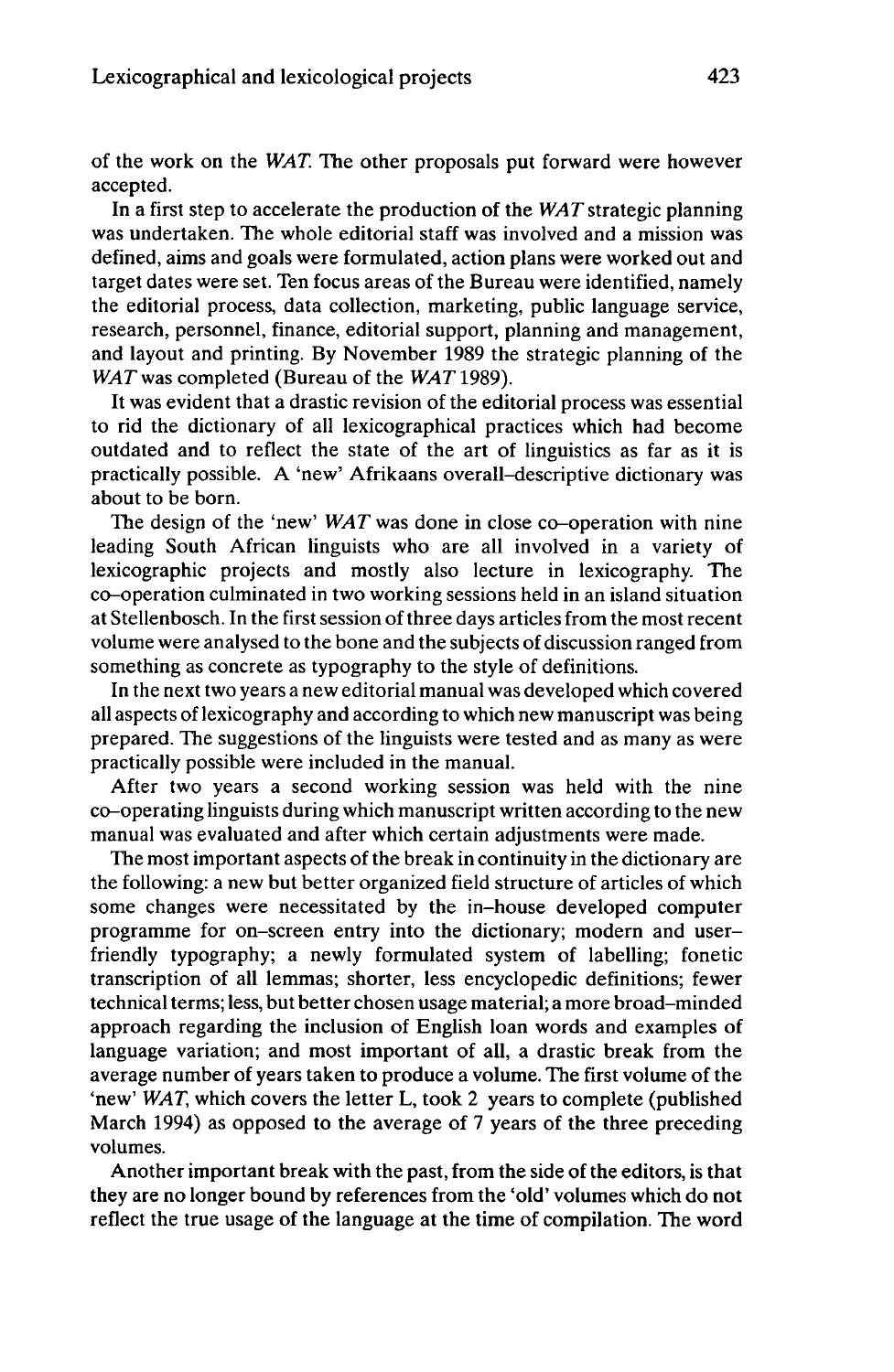*beeldradio* (literally *vision radio)* could forinstance in 1950 have had a higher frequency than *televisie (television)* which today has the higher frequency in Afrikaans. Therefore *beeldradio* would have been supplied with a definition and *televisie* given as a lesser used synonym. The *WAT* being a synchronic dictionary it would not be a true reflection of the language if this reference was honoured at *televisie.* But editors are now free to provide a definition at *televisie* and give *beeldradio* as a lesser used synonym.

# **3. Conclusion**

Acceleration is sufficient motivation for a break in the continuity of a multi-volume overall-descriptive dictionary *ifthe relevance ofthe dictionary can be harmed by the slow progress and ifthe break is not necessitated by inferior lexicography over a long period.* If the user is assured of a better product which is also published in quicker succession his interests are best served.

The break in continuity regarding the *WAT* can be motivated on the grounds that acceleration of the process had become imperative, Afrikaans had not been fully standardized by the time the first volume was published, and most important, the changes in the dictionary are to the advantage of the user.

Drawing from the experience of the painful renaissance of the *WAT*it can be stated that an overall-descriptive dictionary can only be compiled when a language has been standardized, and ifthe compilers have a representative data base at their disposal and possess the required knowledge and skills to compile a dictionary according to the lexicographic principles of their time.

#### **References**

Combrink, J.G.H. "Die sesde deel van die WAT. Standpunte, April 1979.

- De Clerk, W. 1976. "Versnelde voltooiing van het Woordenboek der Nederlandsche Taal" in P.G.J, van Sterkenburg (ed.), De Nederlandse lexicologie tussen handwerk en machine. Groningen: H.D. Tjeenk Willink.
- De Vries, M.J. 1989. Annual Report of the Board of the WAT, 1 April 1988 31 March 1989.
- Editorial Staff, Bureau of the WAT. 1989. Verslag oor die Strategiese Beplanning vir die Buro van die Woordeboek van die Afrikaanse Taal.
- Gallardo, A. 1980. "Dictionaries and the standardization process" in Zgusta (ed.), Theory and Method of Lexicography: Western and Non-Western Perspectives. Columbia, South Carolina: Hornbeam Press.
- Gericke, W. 1991. Die Woordeboek van die Afrikaanse Taal- 'n Kultuurhistoriese Verkenning. Unpublished MA thesis. University of Stellenbosch.
- Gouws, R.H. 1989 Leksikografie. Cape Town: Academica.
- Gouws, R.H. "Die sewende deel van die WAT. Standpunte, April 1985.
- Gouws, R.H. and Ponelis, F.A. 1992. "The development of Afrikaans and the lexicographical tradition". Lexicographies Series No. 41 1992.
- Moerdijk, A.M.F. 14.09.1992. Interview: Leiden.
- Schoonees, P.C. 1950 (Ed.) Woordeboek van die Afrikaanse Taal I. Pretoria: Staatsdrukker.